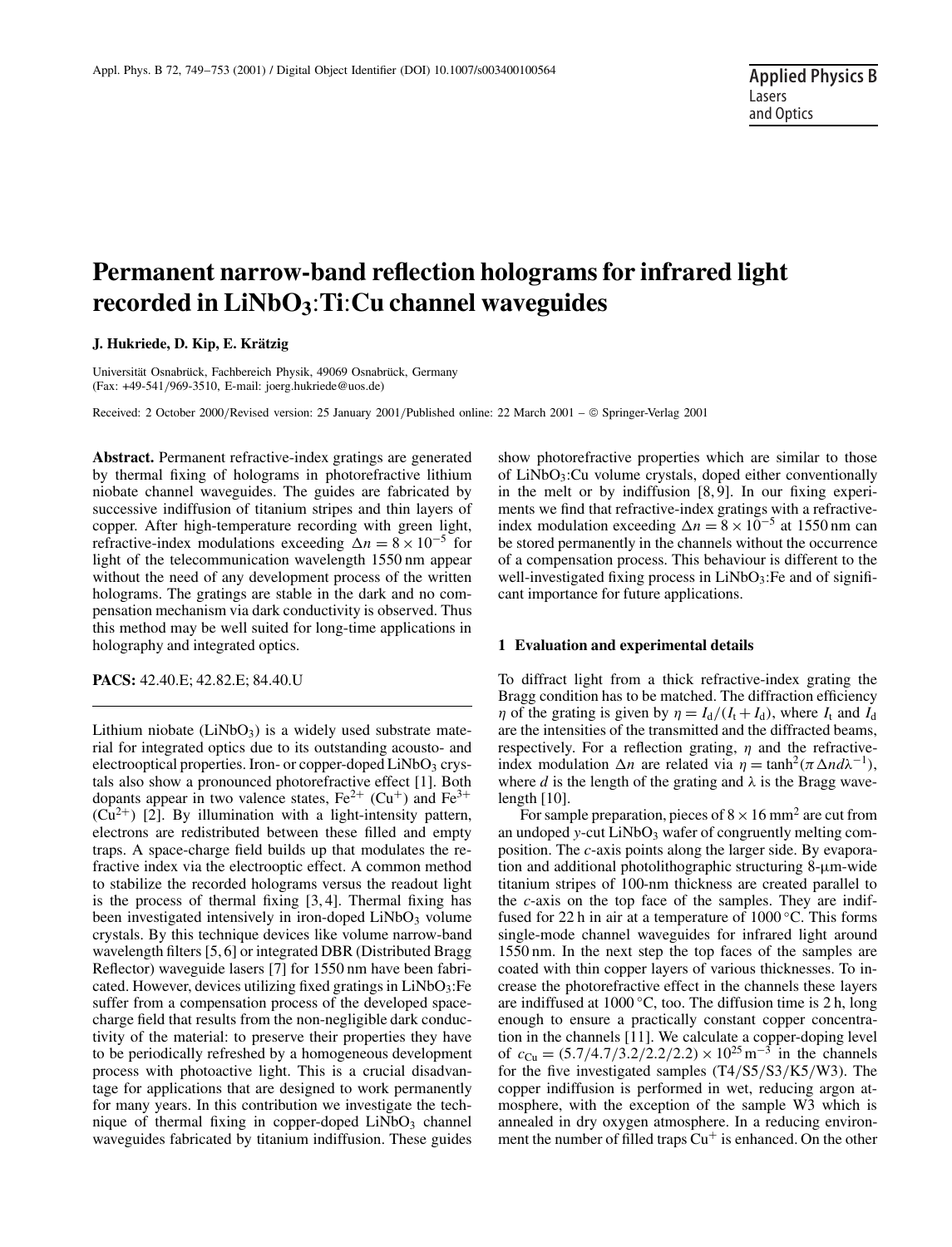hand the number of empty traps  $Cu^{2+}$  is enlarged by an oxidising treatment. Finally the end faces of all waveguides are precisely polished and anti-reflection-coated for the infrared readout light. The bottom face of each sample is also antireflection-coated for the green recording light.

Reflection gratings are recorded by interference of two coherent, ordinarily polarized plane waves of an argon-ion laser at 514.5 nm. The beams impinge upon the waveguides in the *yz*-plane and illuminate the whole top face. The vector  $K$  of the generated interference pattern is directed along the *c*-axis, parallel to the channels. The light intensity is about  $1200 \text{ Wm}^{-2}$  and the recording angle is 93.87° in air. An active phase stabilization for the recording light is utilized [12]. Fixing during recording is performed by heating the waveguide to 180 ℃ while the grating is written. After recording the samples are kept in the dark and cooled down to  $20^{\circ}$ C within 5 min.

For readout of the recorded refractive-index gratings a DFB (Distributed Feedback) laser, tunable between  $\lambda =$ 1555.36 nm and 1559.36 nm in steps of 0.01 nm, is applied. The light is guided through an optical single-mode fibre directly into the channels via end-face coupling. The light polarization is adjusted to excite the TM mode. The transmitted light is directed onto a germanium photodetector with the help of a second fibre. The recorded gratings are read by taking transmission spectra of the channels: the DFB laser is tuned and the normalized transmitted signal intensity  $T(\lambda)$ is measured as a function of wavelength. When the readout wavelength matches the Bragg condition a pronounced intensity drop appears. The diffraction efficiency  $\eta$  is deduced from the relation  $\eta = 1 - T_{\text{min}}$ , where  $T_{\text{min}}$  is the minimal transmission at the Bragg wavelength.

After the recording process the fixed gratings are homogeneously illuminated with an expanded beam of the argon-ion laser which hits the samples perpendicular to the top face. The light intensity is about 250 Wm−2. During illumination the evolution of  $\eta$  is measured by taking transmission spectra with the DFB laser. The dark compensation of a developed grating is monitored by taking transmission spectra while the sample is kept in the dark. The weak infrared readout light (power about  $100 \mu W$ ) does not affect the time evolution of  $\eta$ . Further details regarding the waveguide fabrication and the recording and readout setup may be found in [8].

## **2 Experimental results**

First, a reflection grating is recorded for 60 min at  $180\textdegree C$ in the oxidised waveguide W3. After cooling down to room temperature, a transmission spectrum  $T(\lambda)$  of the 8-µm-wide channel is taken. The result is shown in the upper part of Fig. 1. At this stage, only a very small Bragg peak is estimated. This is the well-expected behaviour from the theory of thermal fixing in doped  $LiNbO<sub>3</sub>$  volume crystals [13–15]. Then the fixed hologram is developed by illumination with green light until saturation occurs. The resulting transmission curve  $T(\lambda)$  is shown in the bottom part of Fig. 1. As expected, a strong Bragg peak appears. From the measured diffraction efficiency of  $\eta = 98.5\%$  for the infrared light we calculate a refractive-index modulation of  $\Delta n = 1.2 \times 10^{-4}$ in the channel.



Fig. 1. Transmission *T* before and after the development process versus readout wavelength  $\lambda$  for a grating recorded for 60 min in the oxidised waveguide W3

Now we proceed with the waveguide T4. In contrast to the sample W3, this guide was annealed in reducing argon atmosphere. Furthermore, the copper concentration is more than two times higher. A grating is recorded for 120 min at 180 ◦C. Directly after cooling down, a transmission spectrum is taken. Figure 2 shows the result for the  $8-\mu m$ -wide channel. A strong peak is identified and the measured diffraction efficiency reaches 96% at a centre wavelength of  $\lambda =$ 1557.81 nm. The line width (FWHM) of the fixed hologram is less than 0.09 nm. We want to emphasize that until now no development process has been applied to the sample.

In the next step the fixed grating in the sample T4 is developed with green light. The measured time evolution of the refractive-index modulation ∆*n* is presented in Fig. 3. The value ∆*n* first rapidly drops down, then passes through a min-



**Fig. 2.** Transmission *T* versus readout wavelength  $\lambda$  for a grating recorded for 120 min in the reduced waveguide T4 before the development process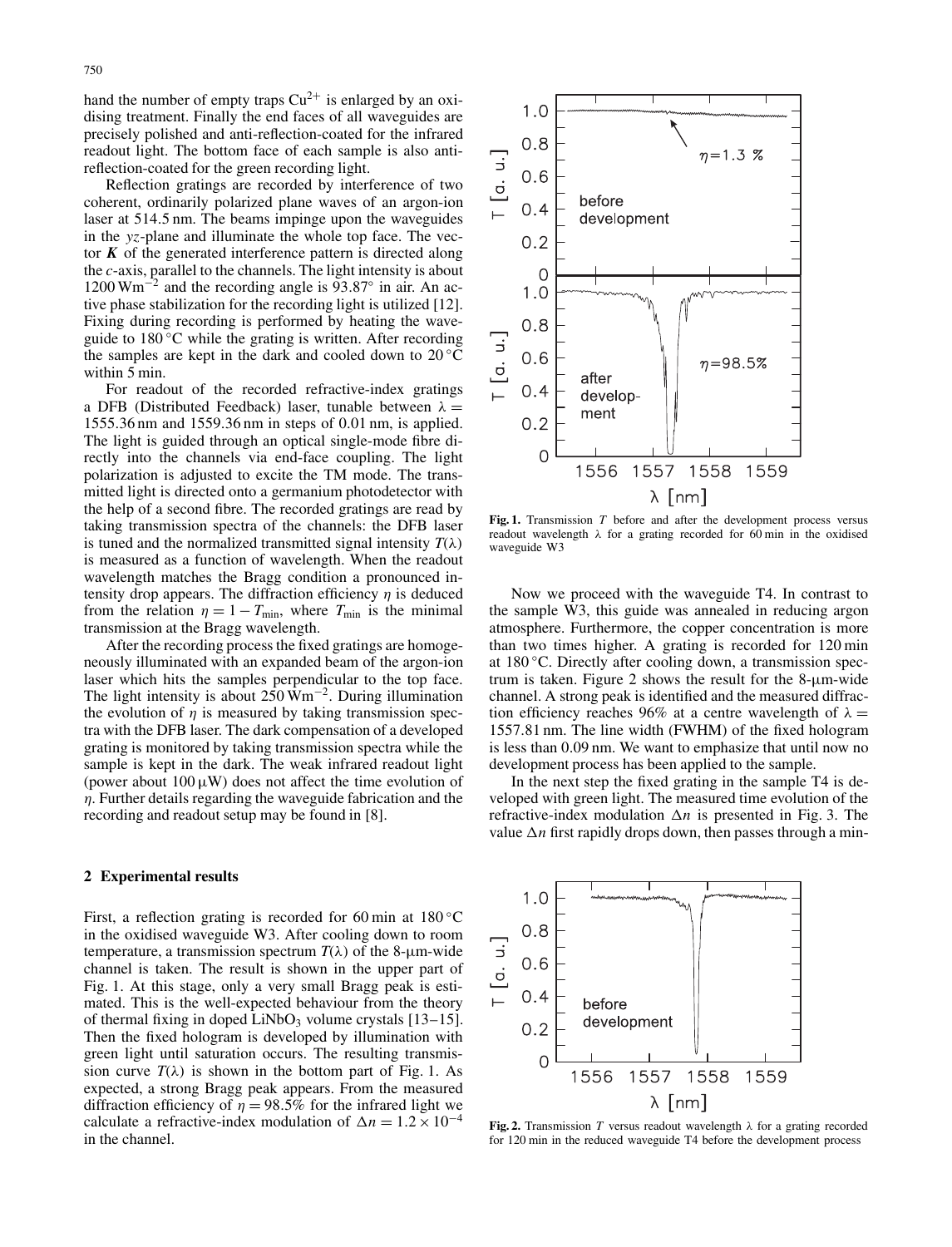

**Fig. 3.** Time evolution of the refractive-index modulation ∆*n* during the development of the fixed grating in waveguide T4. The *solid line* is a fit according to (1)

imum and finally reaches a steady state after 5000 s. The final value is smaller than the initial value  $\Delta n_0$ . The solid line is a fitted curve following a simple model presented in Sect. 3. This behaviour is exactly the opposite of what is expected from the common theory of thermal fixing.

Now the developed refractive-index grating is kept at room temperature in the dark and the time evolution of ∆*n* is monitored over a total range of 250 h. The result is shown in Fig. 4. Again ∆*n* first decreases, passes through a minimum and grows again before it finally saturates. Now the saturation value is larger than the start value. The solid line is again a fitted curve according to the model presented below. It is remarkable that the start and end values practically coincide with those obtained from the development process. This means that in the dark ∆*n* evolves back to its initial value before the development process. In the dark the initial values  $\Delta n_0$  are stable: an undeveloped grating with  $\eta = 90\%$  recorded in the sample S5 shows no measurable decrease of its diffraction efficiency for a duration of more than one year.

The presented time evolution of ∆*n* under homogeneous illumination and in the dark is similar for all four reduced waveguides investigated in this contribution: directly after recording a pronounced refractive-index modulation is al-



**Fig. 4.** Time evolution of the refractive-index modulation ∆*n* in the dark for the grating in waveguide T4. The *solid line* is a fit according to (2)



**Fig. 5.** Permanent refractive-index modulations ∆*n*<sup>0</sup> obtained without development versus recording time *t* for the investigated reduced channel waveguides. The *lines* are guides for the eye

**Table 1.** Summary of the obtained results. The sample U3 is undoped. The copper indiffusion into the waveguides K5, S3, S5 and T4 was performed for 2 h at 1000 ◦C in wet argon atmosphere. For the sample W3 it was performed for 2 h at 1000 °C in dry oxygen atmosphere.  $c_{Cu}$ : copper concentration in the channels,  $\Delta n_0^{\text{max}}$ : maximum of the obtained permanent refractive-index change without development,  $\alpha_{1550 \text{ nm}}$ : waveguide losses for the TM mode at 1550 nm

| Sample         | $c_{\text{Cu}}$ [10 <sup>25</sup> m <sup>-3</sup> ] | $\Delta n_0^{\rm max}$ [10 <sup>-5</sup> ] | $\alpha_{1550 \text{ nm}}$ [dB cm <sup>-1</sup> ] |
|----------------|-----------------------------------------------------|--------------------------------------------|---------------------------------------------------|
| U3             |                                                     |                                            | 0.08                                              |
| K <sub>5</sub> | 2.2                                                 | 1.7                                        | 1.65                                              |
|                | 3.2                                                 | 4.0                                        | 1.98                                              |
| $rac{S3}{S5}$  | 4.7                                                 | 4.8                                        | 2.29                                              |
| T <sub>4</sub> | 5.7                                                 | 8.4                                        | 2.30                                              |
| W3             | 2.2                                                 | 0.3                                        | 2.29                                              |

ready present in the channels. In the dark a developed grating tends to restore its initial value that is measured before the development process. Figure 5 shows the initial refractive-index modulations  $\Delta n_0$  for the investigated reduced waveguides versus the recording time *t*. The values grow with the recording time and with the copper concentration in the channels. The data for the samples K5, S3 and S5 are well fitted by single exponentials with a time constant around 60 min (dashed and dotted lines in Fig. 5). The values obtained for the sample T4 still grow almost linearly in the investigated time interval (solid line). The maximum values  $\Delta n_0^{\text{max}}$ , together with the copper concentrations in the channels and the measured waveguide losses at 1550 nm, are summarized in Table 1.

## **3 Model**

To explain the observed time evolution of ∆*n* in the reduced samples under homogeneous illumination and in the dark we assume that the measured ∆*n* results from a superposition of two different refractive-index gratings present in the waveguides. The corresponding model is illustrated in Fig. 6. The first grating is labelled  $\Delta n_c$ . It grows during high-temperature recording and remains constant after cooling down. At room temperature it is not affected by photoactive light anymore. The second grating ∆*n*<sup>b</sup> is just generated during the development process. While the sample is illu-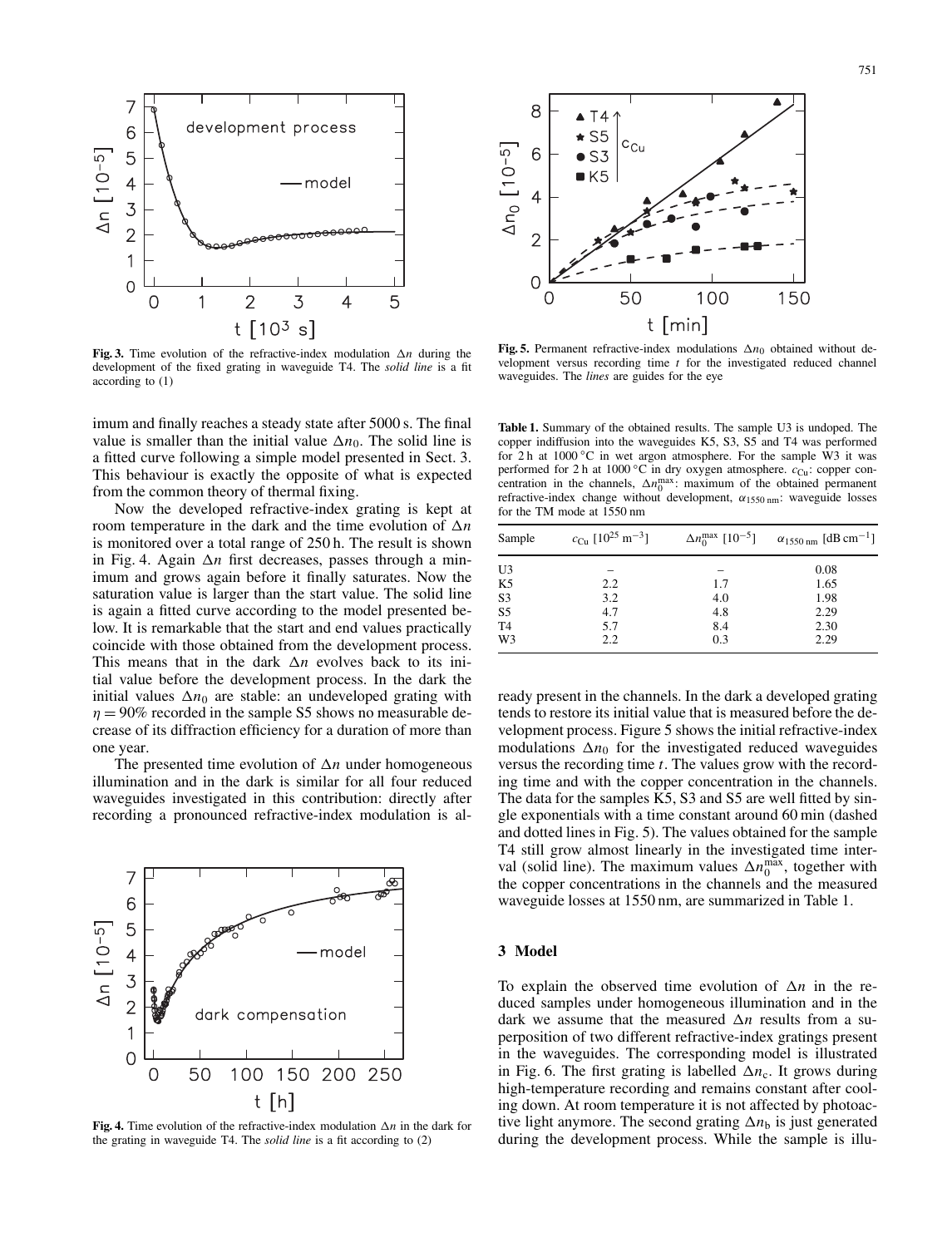# development



**Fig. 6.** Model for the refractive-index evolution during the development process and in the dark (see text)

minated homogeneously it exponentially grows with a time constant  $\tau_1$  until it saturates. The gratings have a phase difference between each other. This is indicated by the angle  $\varphi$ in Fig. 6.

From this model we obtain a time evolution for the development process:

$$
\Delta n(t) = \sqrt{\frac{\left[\Delta n_{\rm c} - \Delta n_{\rm b}^0 \cos \varphi \left(1 - \exp(-t/\tau_1)\right)\right]^2}{\left[\Delta n_{\rm b}^0 \sin \varphi \left(1 - \exp(-t/\tau_1)\right)\right]^2}} \tag{1}
$$

The solid line in Fig. 3 is the corresponding fit to the measured data. It yields  $\Delta n_c = 7.0 \times 10^{-5}$ ,  $\Delta n_b^0 = 8.3 \times 10^{-5}$ ,  $\varphi = 12.6^{\circ}$  and  $\tau_1 = 770$  s.

To describe the dark evolution of ∆*n* after the development process we assume that the grating ∆*n*<sup>b</sup> is erased according to a stretched exponential function, whereas the grating  $\Delta n_c$  remains constant. Following the diagram in the lower part of Fig. 6 our model predicts the time evolution in the dark:

$$
\Delta n(t) = \sqrt{\frac{\left[\Delta n_{\rm c} - \Delta n_{\rm b}^0 \cos \varphi \exp(-(t/\tau_2)^\gamma)\right]^2}{\left[\Delta n_{\rm b}^0 \sin \varphi \exp(-(t/\tau_2)^\gamma)\right]^2}} \quad . \tag{2}
$$

The corresponding fit is shown in Fig. 4 as a solid line. For  $\gamma = 1$  a convincing fit to the measured data is impossible. The best coincidence is found with the fit parameters  $\Delta n_c = 7.0 \times 10^{-5}$ ,  $\Delta n_b^0 = 9.3 \times 10^{-5}$ ,  $\varphi = 12.4^\circ$ ,  $\tau_2 = 37.7$  h and  $\gamma = 0.53$ . The values for  $\Delta n$  and the angle  $\varphi$  agree fairly well with those found for the development process.

## **4 Origin of the two gratings**

The time evolution of the grating  $\Delta n_b$  can be well explained as that of a photovoltaic grating. In  $LiNbO<sub>3</sub>$  crystals the photovoltaic effect is the main charge-driving force. During the fixing process a deep modulation of the  $Cu<sup>+</sup>$  traps arises because the space-charge field is permanently compensated by screening ions that are mobile at high temperatures [4]. After cooling down the homogeneous illumination generates modulated photocurrents resulting from the deep modulation of the  $Cu<sup>+</sup>$  traps. Now a space-charge field builds up that modulates the refractive index via the electrooptic effect and the grating ∆*n*<sup>b</sup> appears.

After the development process the photovoltaic grating  $\Delta n_b$  is slowly erased via the dark conductivity of the material. Recently, the dark erasure of holograms recorded in  $LiNbO<sub>3</sub>:Fe$  at room temperature has been found to follow a stretched exponential function [16]. This is the type of function we use for our model to describe the dark compensation.

The permanent grating  $\Delta n_c$  is most likely attributed to the copper ions in the samples. This conclusion is based on the fact that the measured permanent gratings  $\Delta n_c$  are uniquely found in  $LiNbO<sub>3</sub>:Cu$  and not in  $LiNbO<sub>3</sub>:Fe$  crystals. If the grating  $\Delta n_c$  were formed by a deep modulation of the protons during the fixing process it should also be present in  $LiNbO<sub>3</sub>$ : Fe, which is not the case. There are two possibilities for the copper ions to generate the grating  $\Delta n_c$ . First, the deep modulation of  $Cu<sup>+</sup>$  and  $Cu<sup>2+</sup>$  can already lead to material changes that cause a measurable sinusoidal refractive-index change in the samples. If enough ions are present for charge compensation, the modulation degree of  $Cu<sup>+</sup>$  can reach almost one. Furthermore, it is not established that protons, like in  $LiNbO<sub>3</sub>$ : Fe, are responsible for the compensation of the space-charge field during thermal fixing in  $LiNbO<sub>3</sub>:Cu$ . The diffusion constant of copper in LiNbO<sub>3</sub> at  $1000\degree C$  is more than 500 times higher than that of iron under the same conditions. In our experiments the grating period is only around 350 nm. Therefore, the distance the compensating ions have to move is small. If one takes into account that during thermal fixing the ions also drift in a strong space-charge field it may be possible that the  $Cu^{2+}$  ions themselves, and not only the protons, act as compensating ions. This means that the copper concentration itself will be modulated during fixing, not only the distribution of the  $Cu^+$  and the  $Cu^{2+}$  ions.

We can rule out that  $\Delta n_c$  results from an absorption grating formed during the recording process.  $Cu^{2+}$  introduces an absorption band around  $1100$  nm in LiNbO<sub>3</sub> [2] and it may be argued that an absorption grating is generated. The absolute diffraction efficiency  $\eta_{\text{abs}}$  of a reflection grating of this kind, taking into account absorption losses in the sample, is limited to 7.2% [10]. Here  $\eta_{\text{abs}}$  is defined as the ratio  $I_{d}/I_{r}$ , where  $I_{d}$ is the intensity of the diffracted beam and  $I_r$  the intensity of the readout beam impinging on the sample. From a measurement with an undeveloped reflection grating thermally fixed for 140 min in the sample T4 we find a far higher value of  $\eta_{\rm abs} = 55 \pm 10\%$ .

Now we discuss the phase shift between the two gratings. During homogeneous illumination electrons are excited from  $Cu<sup>+</sup>$  ions into the conduction band. In doped LiNbO<sub>3</sub> the drift length for electrons is small. Therefore the charge distribution  $\rho$  originating from retrapped electrons has a phase shift of  $90^\circ$  to the Cu<sup>+</sup> distribution. The resulting space-charge